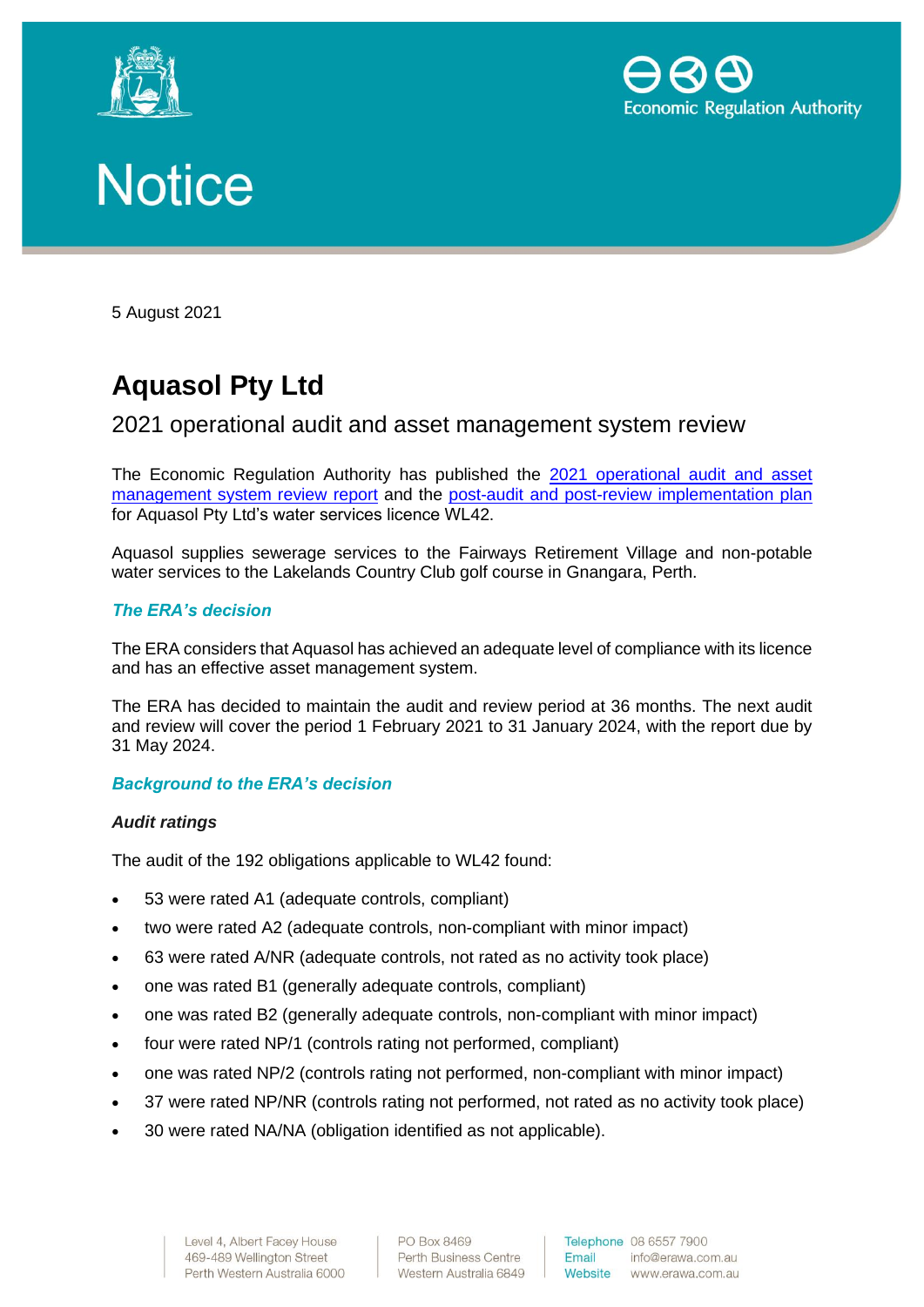The audit identified four non-compliances, three of which were resolved by the time the audit was conducted.

### *Audit recommendations*

The auditor made a single recommendation to address the unresolved non-compliance.

The post-audit implementation plan stated that Aquasol would address the audit recommendation by the end of July 2021. On 3 August 2021, Aquasol confirmed that the noncompliance had been resolved.

#### *Review ratings*

The assessment of the 12 asset management components prescribed in the ERA's *2019 Audit and Review Guidelines: Water Licences* found:<sup>1</sup>

- Eight components were rated A1 (documentation adequately defined, performing effectively).
- Two components were rated B1 (documentation requires some improvement, performing effectively).
- One component was rated B2 (documentation and performance require some improvement).
- One was rated C2 (documentation requires significant improvement, performance require some improvement).

The review identified a single asset management deficiency in the environmental analysis component of the asset management plan.

#### *Review recommendations*

The auditor made one recommendation to address the asset management deficiency.

The post-review implementation plan states that Aquasol will address the review recommendation between now and the end of December 2021.

#### *The ERA's assessment of the audit and review findings*

#### *Audit*

Three of the four non-compliances found in the audit were minor administrative issues. The remaining non-compliance was due to customer bills not including prescribed information about concessions, discounts and rebates, which has now been resolved.

#### *Review*

The review found that, overall, there had been an improvement in Aquasol's asset management system since the previous review in 2018.

The single asset management deficiency identified in the review was the due to Aquasol's failure to include references to the Department of Health approval and the Department of Water and Environmental Regulation licence for the wastewater treatment plant and details of

<sup>&</sup>lt;sup>1</sup> As required by the 2019 quidelines, the auditor also provided a rating for each of the 58 asset management effectiveness criteria. A copy of the guidelines is available on the ERA [website.](https://www.erawa.com.au/water/water-licensing/regulatory-guidelines)